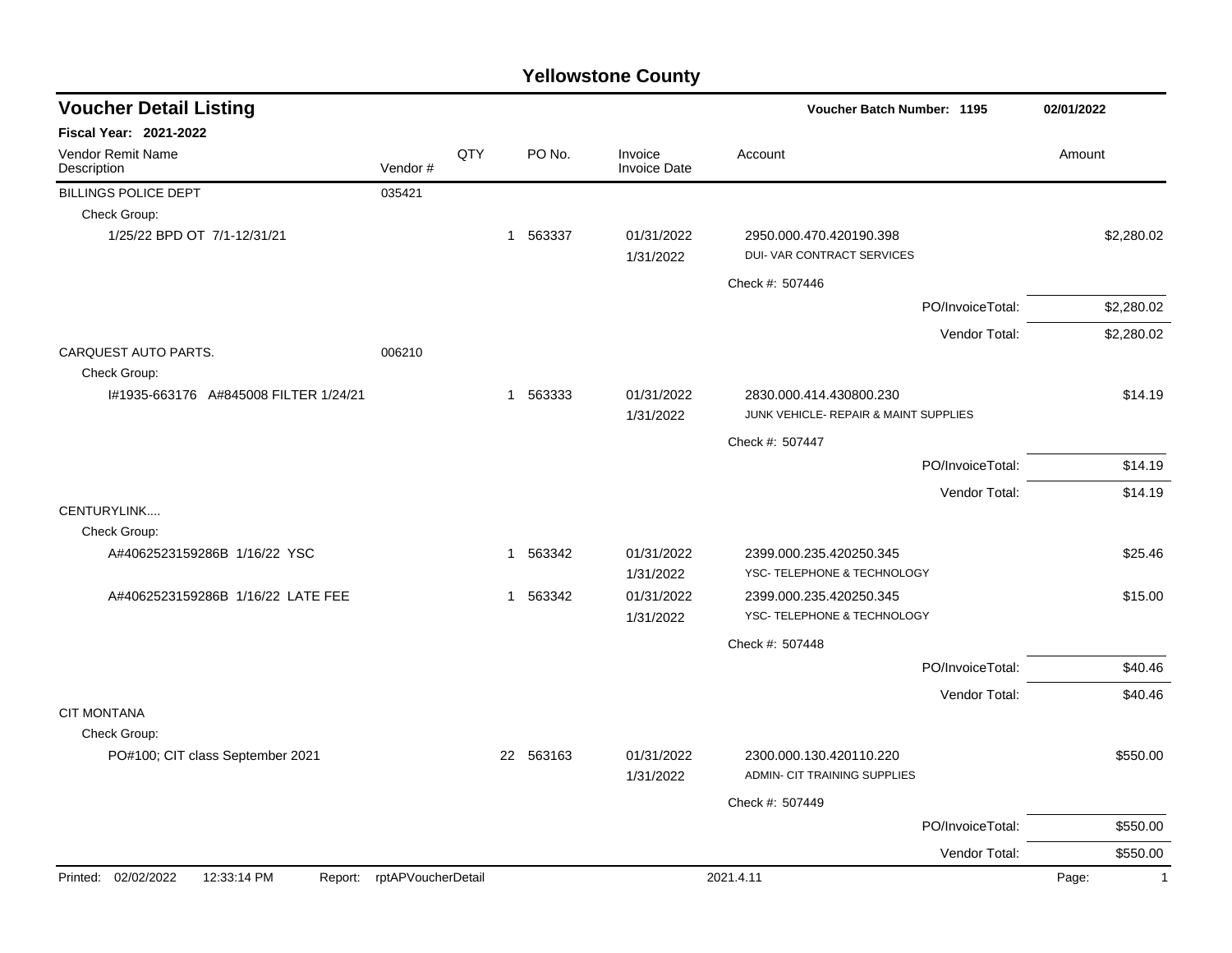| <b>Voucher Detail Listing</b>                          |                    |     |              |                                | 02/01/2022                                               |                         |
|--------------------------------------------------------|--------------------|-----|--------------|--------------------------------|----------------------------------------------------------|-------------------------|
| Fiscal Year: 2021-2022                                 |                    |     |              |                                |                                                          |                         |
| Vendor Remit Name<br>Description                       | Vendor#            | QTY | PO No.       | Invoice<br><b>Invoice Date</b> | Account                                                  | Amount                  |
| CITY OF BILLINGS                                       | 001775             |     |              |                                |                                                          |                         |
| Check Group:                                           |                    |     |              |                                |                                                          |                         |
| l#185907266 - Dec 2021 Parking fee - 1.10.22           |                    |     | 1 563344     | 01/31/2022<br>1/31/2022        | 2301.000.122.411100.394<br>ATTORNEY- WITNESS & JURY FEES | \$30.00                 |
|                                                        |                    |     |              |                                | Check #: 507450                                          |                         |
|                                                        |                    |     |              |                                | PO/InvoiceTotal:                                         | \$30.00                 |
|                                                        |                    |     |              |                                | Vendor Total:                                            | \$30.00                 |
| <b>CITY OF LAUREL</b>                                  | 003925             |     |              |                                |                                                          |                         |
| Check Group:                                           |                    |     |              |                                |                                                          |                         |
| LAUREL OT 7/1-12/31/21                                 |                    |     | 1 563334     | 01/31/2022<br>1/31/2022        | 2950.000.470.420190.398<br>DUI- VAR CONTRACT SERVICES    | \$1,789.17              |
|                                                        |                    |     |              |                                | Check #: 507451                                          |                         |
|                                                        |                    |     |              |                                | PO/InvoiceTotal:                                         | \$1,789.17              |
|                                                        |                    |     |              |                                | Vendor Total:                                            | \$1,789.17              |
| <b>COOKS CORRECTIONAL</b><br>Check Group:              |                    |     |              |                                |                                                          |                         |
| I#N714763 CLEVELAND CORRECTIONAL                       |                    |     | 1 563324     | 01/31/2022                     | 2300.000.136.420200.940                                  | \$987.48                |
|                                                        |                    |     |              | 1/31/2022                      | DETENTION- CAPITAL OUTLAY/EQUIPMENT                      |                         |
| I#N714763 STEAM CRAFT                                  |                    |     | 563324<br>-1 | 01/31/2022                     | 2300.000.136.420200.940                                  | \$17,188.32             |
|                                                        |                    |     |              | 1/31/2022                      | DETENTION- CAPITAL OUTLAY/EQUIPMENT                      |                         |
| <b>I#N714763 WATER TREATMENT</b>                       |                    |     | 1 563324     | 01/31/2022                     | 2300.000.136.420200.940                                  | \$359.24                |
|                                                        |                    |     |              | 1/31/2022                      | DETENTION- CAPITAL OUTLAY/EQUIPMENT                      |                         |
|                                                        |                    |     |              |                                | Check #: 507452                                          |                         |
|                                                        |                    |     |              |                                | PO/InvoiceTotal:                                         | \$18,535.04             |
|                                                        |                    |     |              |                                | Vendor Total:                                            | \$18,535.04             |
| FEDEX OFFICE                                           |                    |     |              |                                |                                                          |                         |
| Check Group:                                           |                    |     |              |                                |                                                          |                         |
| A#322686 - Fedex mail - DC20-1473 St v Davis - 12.6.21 |                    |     | 1 563346     | 01/31/2022                     | 2301.000.122.411100.394                                  | \$119.98                |
|                                                        |                    |     |              | 1/31/2022                      | ATTORNEY- WITNESS & JURY FEES                            |                         |
|                                                        |                    |     |              |                                | Check #: 507453                                          |                         |
| Printed: 02/02/2022<br>12:33:14 PM<br>Report:          | rptAPVoucherDetail |     |              |                                | 2021.4.11                                                | $\overline{2}$<br>Page: |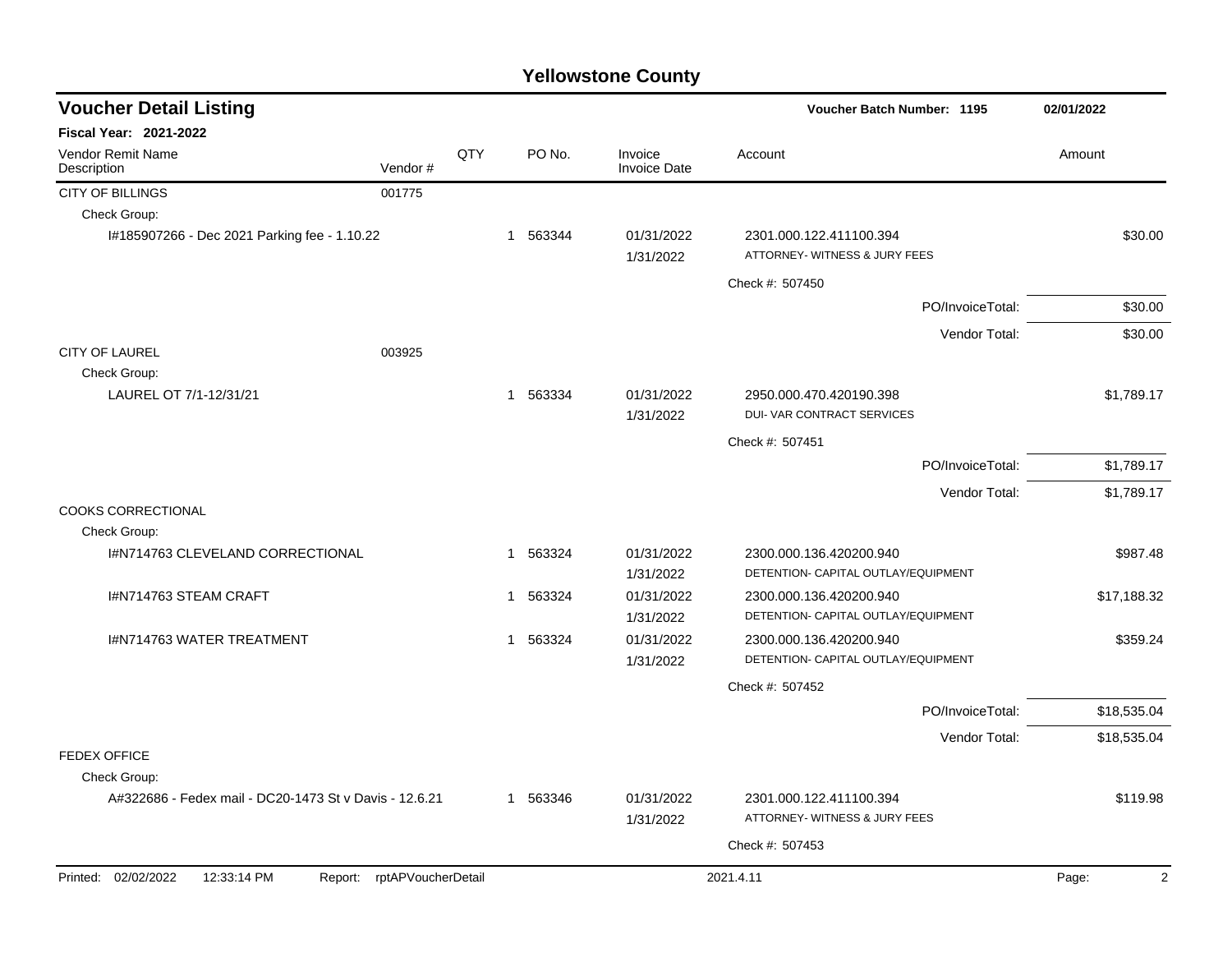| <b>Voucher Detail Listing</b>           |                                                          |         |     |          | Voucher Batch Number: 1195     | 02/01/2022                                            |                  |            |
|-----------------------------------------|----------------------------------------------------------|---------|-----|----------|--------------------------------|-------------------------------------------------------|------------------|------------|
| <b>Fiscal Year: 2021-2022</b>           |                                                          |         |     |          |                                |                                                       |                  |            |
| <b>Vendor Remit Name</b><br>Description |                                                          | Vendor# | QTY | PO No.   | Invoice<br><b>Invoice Date</b> | Account                                               |                  | Amount     |
|                                         |                                                          |         |     |          |                                |                                                       | PO/InvoiceTotal: | \$119.98   |
|                                         |                                                          |         |     |          |                                |                                                       | Vendor Total:    | \$119.98   |
| <b>INTOXIMETERS INC</b>                 |                                                          |         |     |          |                                |                                                       |                  |            |
| Check Group:                            |                                                          |         |     |          |                                |                                                       |                  |            |
|                                         | 1#697660 YCSO BREATHALYZERS                              |         |     | 1 563340 | 01/31/2022<br>1/31/2022        | 2950.000.470.420190.398<br>DUI- VAR CONTRACT SERVICES |                  | \$2,727.00 |
|                                         |                                                          |         |     |          |                                | Check #: 507454                                       |                  |            |
|                                         |                                                          |         |     |          |                                |                                                       | PO/InvoiceTotal: | \$2,727.00 |
|                                         |                                                          |         |     |          |                                |                                                       | Vendor Total:    | \$2,727.00 |
| MASTERCARD D JONES                      |                                                          |         |     |          |                                |                                                       |                  |            |
| Check Group: D JONES                    |                                                          |         |     |          |                                |                                                       |                  |            |
| 2/28-3/2 DJ                             | A#4244 2022 MACo Midwinter Conf. Reg., Billings;         |         |     | 1 563329 | 01/31/2022                     | 1000.000.100.410100.373                               |                  | \$200.00   |
| <b>P-Card Payee:</b>                    | MASTERCARD                                               |         |     |          | 1/31/2022                      | <b>BOCC- TRAVEL JONES</b>                             |                  |            |
|                                         |                                                          |         |     |          |                                | Check #: 507464                                       |                  |            |
|                                         |                                                          |         |     |          |                                |                                                       | PO/InvoiceTotal: | \$200.00   |
|                                         |                                                          |         |     |          |                                |                                                       | Vendor Total:    | \$200.00   |
| MASTERCARD D PITMAN                     |                                                          |         |     |          |                                |                                                       |                  |            |
| Check Group: D PITMAN                   |                                                          |         |     |          |                                |                                                       |                  |            |
| Discussion                              | A#1190 High Horse, Meeting w/ Mitch Dimich, MetraPark    |         |     | 1 563328 | 01/31/2022                     | 1000.000.199.411800.336                               |                  | \$33.00    |
| P-Card Payee:                           | MASTERCARD                                               |         |     |          | 1/31/2022                      | MISC- PUBLIC RELATIONS                                |                  |            |
| <b>District</b>                         | A#1190 Stellas, Meeting w/ Larry Brewster, Heights Water |         |     | 1 563328 | 01/31/2022                     | 1000.000.199.411800.336                               |                  | \$33.00    |
| <b>P-Card Payee:</b>                    | MASTERCARD                                               |         |     |          | 1/31/2022                      | MISC- PUBLIC RELATIONS                                |                  |            |
| 2/28-3/2 DP                             | A#1190 2022 MACo Midwinter Conf. Reg., Billings;         |         |     | 1 563328 | 01/31/2022                     | 1000.000.100.410100.371                               |                  | \$200.00   |
| P-Card Payee:                           | <b>MASTERCARD</b>                                        |         |     |          | 1/31/2022                      | <b>BOCC- TRAVEL PITMAN</b>                            |                  |            |
| <b>Issues</b>                           | A#1190 Commons, Meeting w/ Bill Kennedy, YWCA            |         |     | 1 563328 | 01/31/2022                     | 1000.000.199.411800.336                               |                  | \$53.00    |
| P-Card Payee:                           | MASTERCARD                                               |         |     |          | 1/31/2022                      | MISC- PUBLIC RELATIONS                                |                  |            |
|                                         |                                                          |         |     |          |                                | Check #: 507465                                       |                  |            |
|                                         |                                                          |         |     |          |                                |                                                       |                  |            |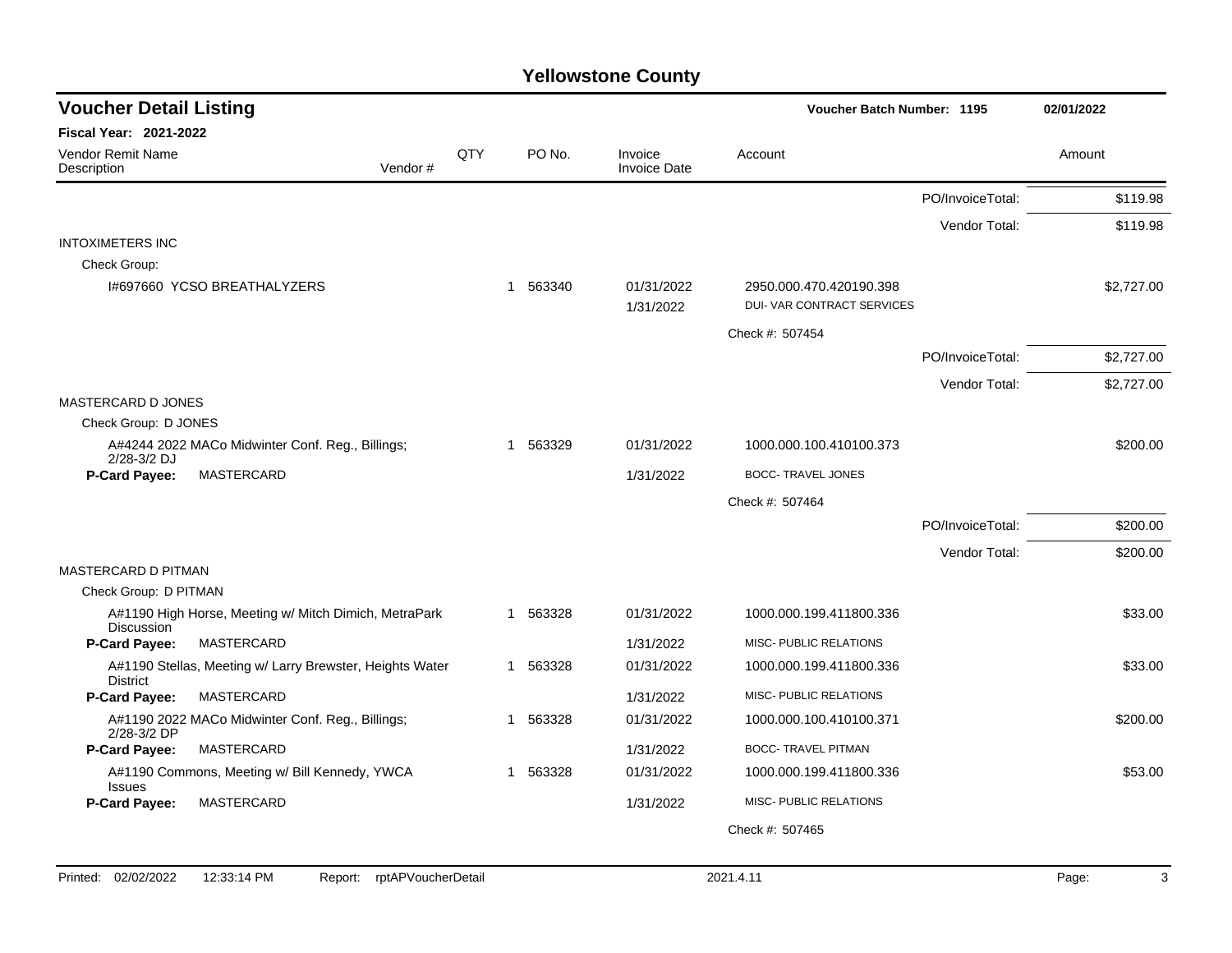| <b>Voucher Detail Listing</b>                                        |         |     |                       |                                | Voucher Batch Number: 1195        |                  | 02/01/2022 |
|----------------------------------------------------------------------|---------|-----|-----------------------|--------------------------------|-----------------------------------|------------------|------------|
| <b>Fiscal Year: 2021-2022</b>                                        |         |     |                       |                                |                                   |                  |            |
| Vendor Remit Name<br>Description                                     | Vendor# | QTY | PO No.                | Invoice<br><b>Invoice Date</b> | Account                           |                  | Amount     |
|                                                                      |         |     |                       |                                |                                   | PO/InvoiceTotal: | \$319.00   |
|                                                                      |         |     |                       |                                |                                   | Vendor Total:    | \$319.00   |
| MASTERCARD J MATTESON<br>Check Group: J MATTESON                     |         |     |                       |                                |                                   |                  |            |
| MC0290; 12/30/21; MOTU 4pre USB/FireWire Audio                       |         |     | 563332<br>$\mathbf 1$ | 01/31/2022                     | 1000.000.121.410340.368           |                  | \$449.00   |
| Interface<br>P-Card Payee:<br>MASTERCARD                             |         |     |                       | 1/31/2022                      | JP- SOFTWARE/HARDWARE MAINT       |                  |            |
|                                                                      |         |     |                       |                                | Check #: 507466                   |                  |            |
|                                                                      |         |     |                       |                                |                                   | PO/InvoiceTotal: | \$449.00   |
|                                                                      |         |     |                       |                                |                                   |                  |            |
| MASTERCARD J OSTLUND                                                 | 045993  |     |                       |                                |                                   | Vendor Total:    | \$449.00   |
| Check Group: J OSTLUND                                               |         |     |                       |                                |                                   |                  |            |
| A#3609 Billings Gazette Digital                                      |         |     | 563327<br>$\mathbf 1$ | 01/31/2022                     | 1000.000.100.410100.332           |                  | \$19.99    |
| <b>P-Card Payee:</b><br><b>MASTERCARD</b>                            |         |     |                       | 1/31/2022                      | <b>BOCC- PUBLICATIONS</b>         |                  |            |
| A#3609 2022 MACo Midwinter Conf. Reg., Billings;<br>2/28-3/2 JO      |         |     | 563327<br>-1          | 01/31/2022                     | 1000.000.100.410100.372           |                  | \$200.00   |
| <b>P-Card Payee:</b><br><b>MASTERCARD</b>                            |         |     |                       | 1/31/2022                      | <b>BOCC- TRAVEL OSTLUND</b>       |                  |            |
|                                                                      |         |     |                       |                                | Check #: 507467                   |                  |            |
|                                                                      |         |     |                       |                                |                                   | PO/InvoiceTotal: | \$219.99   |
|                                                                      |         |     |                       |                                |                                   | Vendor Total:    | \$219.99   |
| NORTHERN INDUSTRIAL HYGIENE                                          | 043526  |     |                       |                                |                                   |                  |            |
| Check Group:                                                         |         |     |                       |                                |                                   |                  |            |
| I#29937; Enviromental Testing - Treasurer- Metra Satellite<br>Office |         |     | 563330<br>1           | 01/31/2022                     | 4050.000.599.411200.920           |                  | \$1,503.00 |
|                                                                      |         |     |                       | 1/31/2022                      | GENERAL- CAPITAL OUTLAY/ BUILDING |                  |            |
|                                                                      |         |     |                       |                                | Check #: 507455                   |                  |            |
|                                                                      |         |     |                       |                                |                                   | PO/InvoiceTotal: | \$1,503.00 |
|                                                                      |         |     |                       |                                |                                   | Vendor Total:    | \$1,503.00 |
| NORTHWESTERN ENERGY<br>Check Group:                                  | 045035  |     |                       |                                |                                   |                  |            |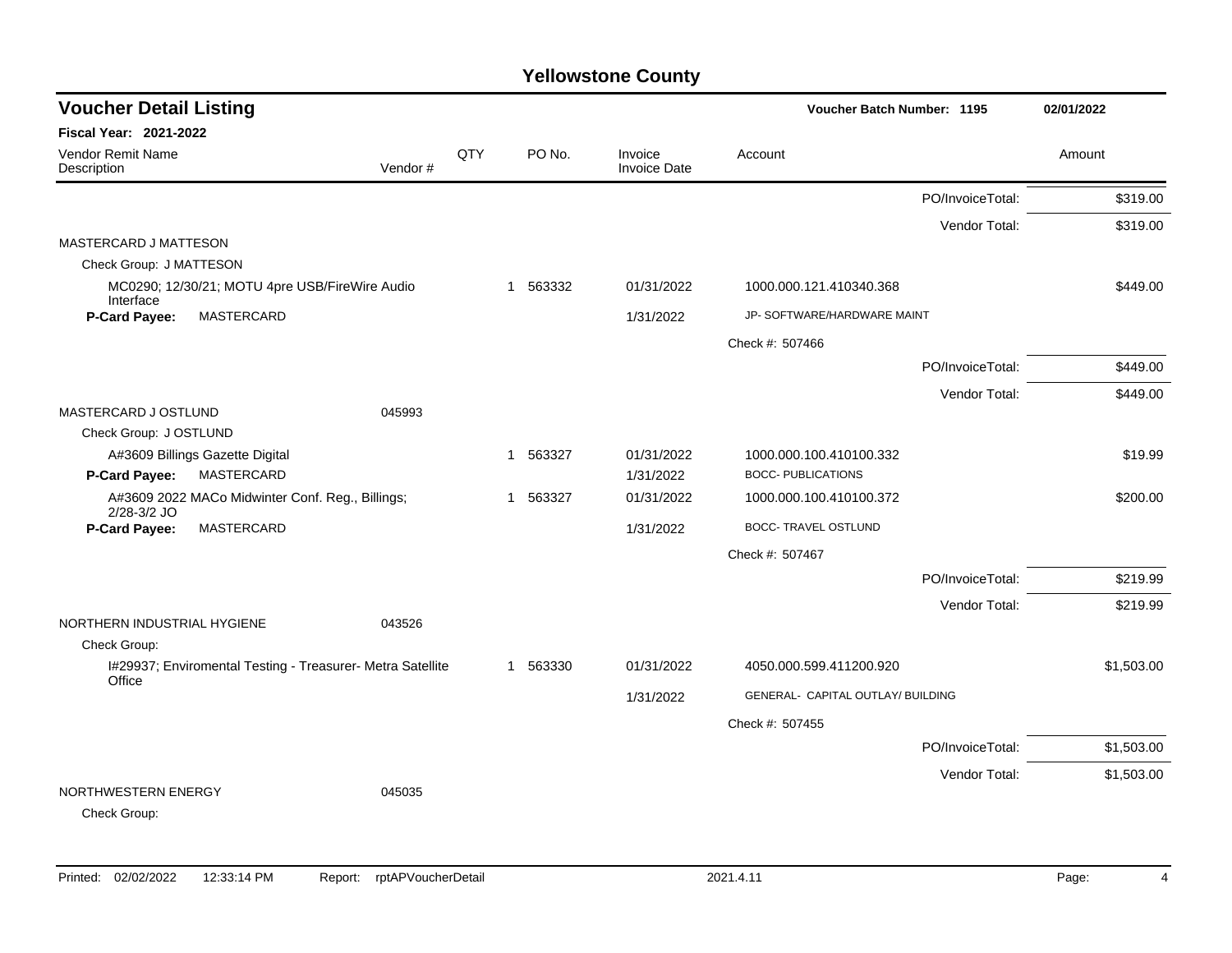| <b>Yellowstone County</b>                                           |     |             |                                |                                                               |                  |             |  |
|---------------------------------------------------------------------|-----|-------------|--------------------------------|---------------------------------------------------------------|------------------|-------------|--|
| <b>Voucher Detail Listing</b>                                       |     |             |                                | Voucher Batch Number: 1195                                    |                  | 02/01/2022  |  |
| Fiscal Year: 2021-2022                                              |     |             |                                |                                                               |                  |             |  |
| Vendor Remit Name<br>Vendor#<br>Description                         | QTY | PO No.      | Invoice<br><b>Invoice Date</b> | Account                                                       |                  | Amount      |  |
| A#0251977-5 217 N 27TH 1/20/22                                      |     | 1 563338    | 1/31/2022<br>1/31/2022         | 1000.000.145.411200.341<br>FACILITIES-ELECTRICITY             |                  | \$10,201.77 |  |
| A#1915135-6 201 N 25th St 1/20/22                                   |     | 563338<br>1 | 1/31/2022<br>1/31/2022         | 1000.000.145.411200.341<br>FACILITIES-ELECTRICITY             |                  | \$129.98    |  |
| A#3916744-0 MILLER BLDG 1/21/22                                     |     | 563338<br>1 | 1/31/2022<br>1/31/2022         | 1000.000.145.411200.341<br>FACILITIES-ELECTRICITY             |                  | \$4,344.29  |  |
|                                                                     |     |             |                                | Check #: 507456                                               |                  |             |  |
| Check Group:                                                        |     |             |                                |                                                               | PO/InvoiceTotal: | \$14,676.04 |  |
| A#0256621-4 523 Eagle Rock 1/24/22                                  |     | 563339<br>1 | 01/31 /2022<br>1/31/2022       | 2525.000.000.430260.362<br>RSID 523 LIGHTING MAINT & REPAIRS  |                  | \$80.91     |  |
| A#0256620-6; 523 Eagle Rock 1/24/22                                 |     | 563339<br>1 | 01/31 /2022                    | 2525.000.000.430260.362                                       |                  | \$16.18     |  |
|                                                                     |     |             | 1/31/2022                      | RSID 523 LIGHTING MAINT & REPAIRS                             |                  |             |  |
| A#0256630-5 542 McCord Sub 1/24/22                                  |     | 1 563339    | 01/31 /2022<br>1/31/2022       | 2531.000.000.430260.362<br>RSID 542 LIGHTING MAINT & REPAIRS  |                  | \$133.80    |  |
|                                                                     |     |             |                                | Check #: 507456                                               |                  |             |  |
|                                                                     |     |             |                                |                                                               | PO/InvoiceTotal: | \$230.89    |  |
|                                                                     |     |             |                                |                                                               | Vendor Total:    | \$14,906.93 |  |
| OSTLUND, JOHN.<br>039112<br>Check Group:                            |     |             |                                |                                                               |                  |             |  |
| Jake's, Meeting w/ Monica Plecker on Planning 1/21/22               |     | 1 563326    | 01/31/2022<br>1/31/2022        | 1000.000.199.411800.336<br>MISC- PUBLIC RELATIONS             |                  | \$30.00     |  |
|                                                                     |     |             |                                | Check #: 507457                                               |                  |             |  |
|                                                                     |     |             |                                |                                                               | PO/InvoiceTotal: | \$30.00     |  |
|                                                                     |     |             |                                |                                                               | Vendor Total:    | \$30.00     |  |
| PLANTERIORS, INC<br>Check Group:                                    |     |             |                                |                                                               |                  |             |  |
| I#5492; Miller Bldg Plant Care DEC 2021                             |     | 1 563343    | 01/31/2022<br>1/31/2022        | 1000.000.145.411200.360<br>FACILITIES- REPAIR & MAINT SERVICE |                  | \$65.00     |  |
|                                                                     |     |             |                                | Check #: 507458                                               |                  |             |  |
| Printed: 02/02/2022<br>12:33:14 PM<br>rptAPVoucherDetail<br>Report: |     |             |                                | 2021.4.11                                                     |                  | Page:<br>5  |  |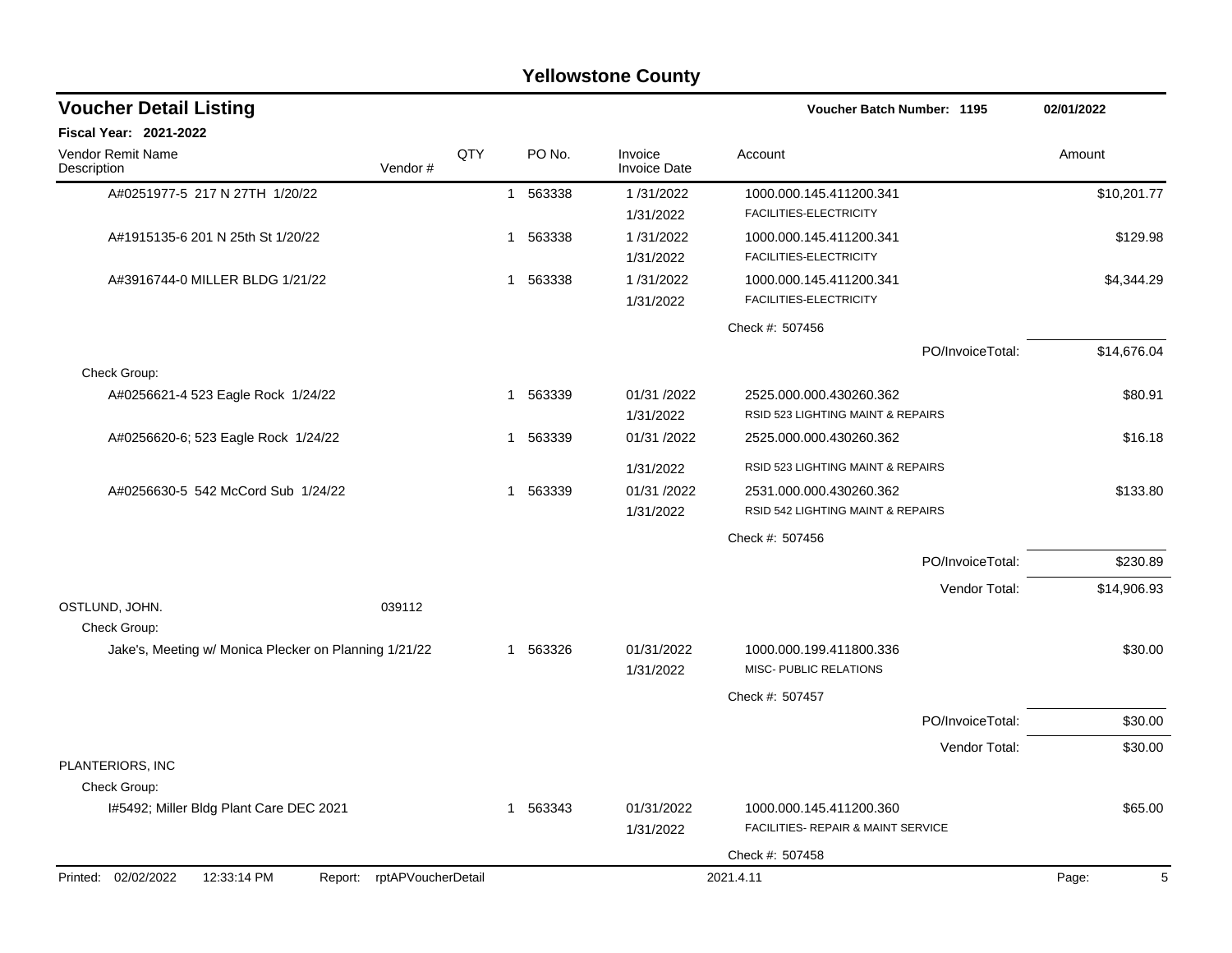| <b>Voucher Detail Listing</b>                                          |     |           |                                | <b>Voucher Batch Number: 1195</b>                                |                  | 02/01/2022 |
|------------------------------------------------------------------------|-----|-----------|--------------------------------|------------------------------------------------------------------|------------------|------------|
| <b>Fiscal Year: 2021-2022</b>                                          |     |           |                                |                                                                  |                  |            |
| <b>Vendor Remit Name</b><br>Vendor#<br>Description                     | QTY | PO No.    | Invoice<br><b>Invoice Date</b> | Account                                                          |                  | Amount     |
|                                                                        |     |           |                                |                                                                  | PO/InvoiceTotal: | \$65.00    |
|                                                                        |     |           |                                |                                                                  | Vendor Total:    | \$65.00    |
| SAFEGUARD BUSINESS SYSTEMS                                             |     |           |                                |                                                                  |                  |            |
| Check Group:                                                           |     |           |                                |                                                                  |                  |            |
| 13074. @ 1,000 H#034817054; W2 Tax Forms 1,000                         |     | 1 563341  | 01/31/2022                     | 1000.000.144.410800.220                                          |                  | \$151.92   |
|                                                                        |     |           | 1/31/2022                      | HR-OPERATING SUPPLIES                                            |                  |            |
| I# 034817054; Tax Forms 1099 DBL Window Envelopes<br>500 @ .25614 DW4S |     | 1 563341  | 01/31/2022                     | 1000.000.144.410800.220                                          |                  | \$128.07   |
|                                                                        |     |           | 1/31/2022                      | HR-OPERATING SUPPLIES                                            |                  |            |
| I# 034817054; Laser 1099 NEC Blank                                     |     | 1 563341  | 01/31/2022                     | 1000.000.111.410510.210                                          |                  | \$44.48    |
|                                                                        |     |           | 1/31/2022                      | FINANCE- OFFICE SUPPLIES                                         |                  |            |
| I#034817054; 1099 DBL Window Self Seal                                 |     | 1 563341  | 01/31/2022                     | 1000.000.111.410510.210                                          |                  | \$89.55    |
|                                                                        |     |           | 1/31/2022                      | FINANCE- OFFICE SUPPLIES                                         |                  |            |
|                                                                        |     |           |                                | Check #: 507459                                                  |                  |            |
|                                                                        |     |           |                                |                                                                  | PO/InvoiceTotal: | \$414.02   |
| SOFTWARE HOUSE INTERNATIONAL INC                                       |     |           |                                |                                                                  | Vendor Total:    | \$414.02   |
| Check Group:                                                           |     |           |                                |                                                                  |                  |            |
| I#B14574405; VMWARE Horizon Remote Desktop                             |     | 50 563331 | 01/31/2022                     | 6060.000.608.500800.368                                          |                  | \$9,060.90 |
| Licenses, 50 Users, 1 yr 11/16/21- 11/15/2022                          |     |           | 1/31/2022                      | TECHNOLOGY- SOFTWARE/HARDWARE MAINT                              |                  |            |
|                                                                        |     |           |                                |                                                                  |                  |            |
|                                                                        |     |           |                                | Check #: 507460                                                  |                  |            |
|                                                                        |     |           |                                |                                                                  | PO/InvoiceTotal: | \$9,060.90 |
|                                                                        |     |           |                                |                                                                  | Vendor Total:    | \$9,060.90 |
| STEVENS FIRE PROTECT SERVICE LLC<br>033786                             |     |           |                                |                                                                  |                  |            |
| Check Group:                                                           |     |           |                                |                                                                  |                  |            |
| I#2845 ANNUAL INSPECTION 1/25/22                                       |     | 1 563336  | 01/31/2022<br>1/31/2022        | 2830.000.414.430800.230<br>JUNK VEHICLE- REPAIR & MAINT SUPPLIES |                  | \$48.00    |
|                                                                        |     |           |                                | Check #: 507461                                                  |                  |            |
|                                                                        |     |           |                                |                                                                  | PO/InvoiceTotal: | \$48.00    |
|                                                                        |     |           |                                |                                                                  |                  |            |
| Printed: 02/02/2022<br>12:33:14 PM<br>rptAPVoucherDetail<br>Report:    |     |           |                                | 2021.4.11                                                        |                  | Page:<br>6 |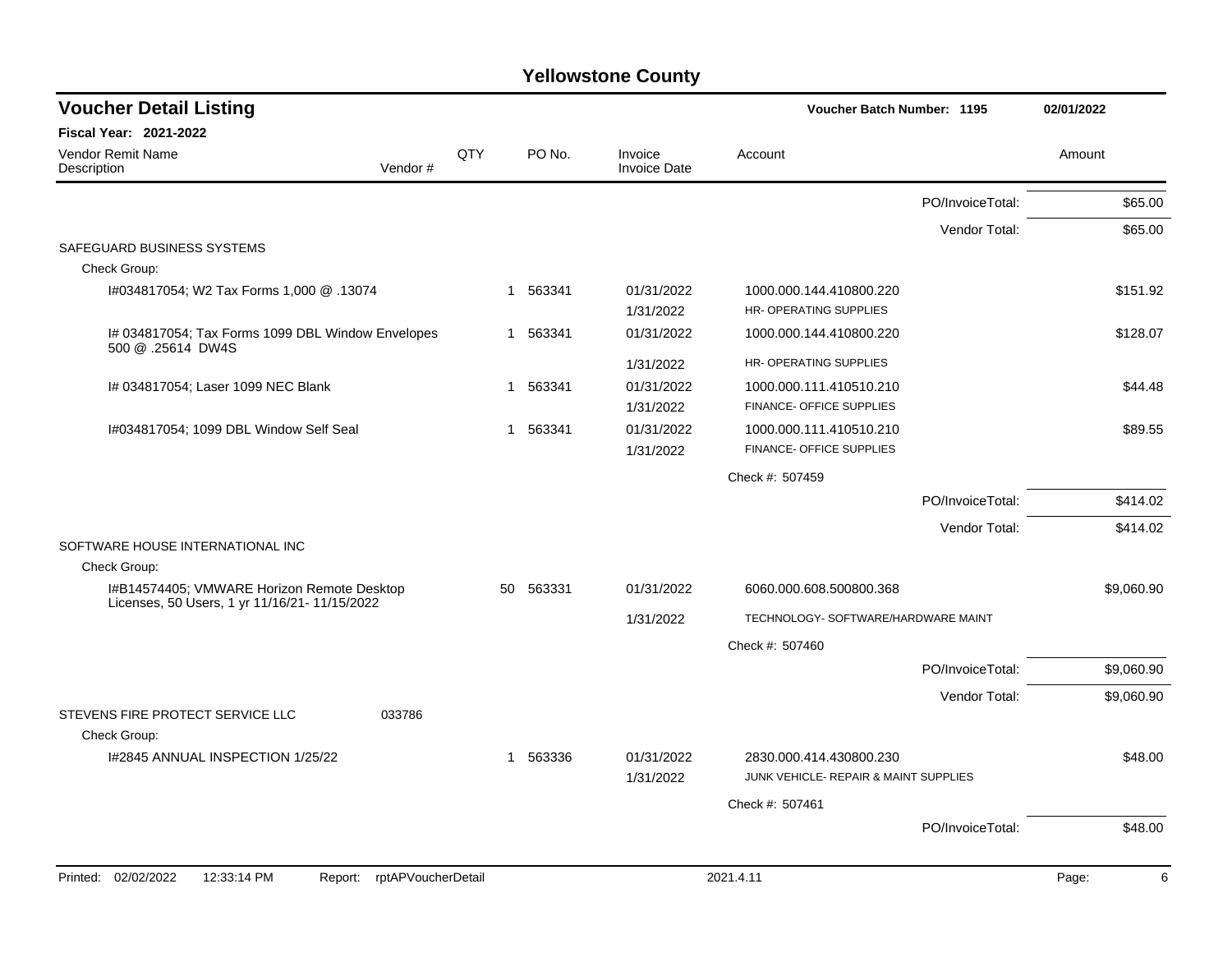| <b>Voucher Detail Listing</b>                                      |         |     |          |                                | Voucher Batch Number: 1195         | 02/01/2022 |
|--------------------------------------------------------------------|---------|-----|----------|--------------------------------|------------------------------------|------------|
| Fiscal Year: 2021-2022                                             |         |     |          |                                |                                    |            |
| <b>Vendor Remit Name</b><br>Description                            | Vendor# | QTY | PO No.   | Invoice<br><b>Invoice Date</b> | Account                            | Amount     |
|                                                                    |         |     |          |                                | Vendor Total:                      | \$48.00    |
| <b>VERIZON WIRELESS</b>                                            |         |     |          |                                |                                    |            |
| Check Group:                                                       |         |     |          |                                |                                    |            |
| A#872222453-0001 l#9896706340; 1/7-2/6/22 CELL<br>PHONES ELECTIONS |         |     | 1 563077 | 01/31/2022                     | 1000.000.104.410600.345            | \$41.58    |
|                                                                    |         |     |          | 1/31/2022                      | ELECTIONS- TELEPHONE & TECHNOLOGY  |            |
| CELL PHONES, TREASURERS                                            |         |     | 1 563077 | 01/31/2022                     | 1000.000.113.410540.345            | \$41.58    |
|                                                                    |         |     |          | 1/31/2022                      | TREASURER-TELEPHONE & TECHNOLOGY   |            |
| <b>CELL PHONES INFORMATION SYSTEMS</b>                             |         |     | 1 563077 | 01/31/2022                     | 1000.000.115.410580.345            | \$437.66   |
|                                                                    |         |     |          | 1/31/2022                      | IT-TELEPHONE & TECHNOLOGY          |            |
| CELL PHONES MIFI AIRCARDS - IT DEPT                                |         |     | 1 563077 | 01/31/2022                     | 6060.000.608.500800.345            | \$80.02    |
|                                                                    |         |     |          | 1/31/2022                      | TECHNOLOGY- TELEPHONE & TECHNOLOGY |            |
| CELL PHONES, JUSTICE COURT                                         |         |     | 1 563077 | 01/31/2022                     | 1000.000.121.410340.345            | \$41.58    |
|                                                                    |         |     |          | 1/31/2022                      | JP- TELEPHONE & TECHNOLOGY         |            |
| CELL PHONES, DES                                                   |         |     | 1 563077 | 01/31/2022                     | 1000.000.124.420600.345            | \$281.74   |
|                                                                    |         |     |          | 1/31/2022                      | DES- TELEPHONE & TECHNOLOGY        |            |
| CELL PHONES, FACILITIES                                            |         |     | 1 563077 | 01/31/2022                     | 1000.000.145.411200.345            | \$166.02   |
|                                                                    |         |     |          | 1/31/2022                      | FACILITIES- TELEPHONE & TECHNOLOGY |            |
| CELL PHONES, PUBLIC WORKS                                          |         |     | 1 563077 | 01/31/2022                     | 2110.000.401.430200.345            | \$362.21   |
|                                                                    |         |     |          | 1/31/2022                      | ROAD-TELEPHONE & TECHNOLOGY        |            |
| CELL PHONES, WEED                                                  |         |     | 1 563077 | 01/31/2022                     | 2140.000.403.431100.345            | \$40.23    |
|                                                                    |         |     |          | 1/31/2022                      | WEED- TELEPHONE & TECHNOLOGY       |            |
| CELL PHONES, SHERIFFS Coroner                                      |         |     | 1 563077 | 01/31/2022                     | 2300.000.126.420800.345            | \$143.74   |
|                                                                    |         |     |          | 1/31/2022                      | CORONER-TELEPHONE & TECHNOLOGY     |            |
| CELL PHONES, SHERIFFS Admin                                        |         |     | 1 563077 | 01/31/2022                     | 2300.000.130.420110.345            | \$212.90   |
|                                                                    |         |     |          | 1/31/2022                      | ADMIN-TELEPHONE & TECHNOLOGY       |            |
| <b>CELL PHONES, SHERIFFS Detectives</b>                            |         |     | 1 563077 | 01/31/2022                     | 2300.000.131.420140.345            | \$307.89   |
|                                                                    |         |     |          | 1/31/2022                      | DETECTIVES- TELEPHONE & TECHNOLOGY |            |
| <b>CELL PHONES, SHERIFFS Patrol</b>                                |         |     | 1 563077 | 01/31/2022                     | 2300.000.132.420150.345            | \$550.14   |
|                                                                    |         |     |          | 1/31/2022                      | PATROL- TELEPHONE & TECHNOLOGY     |            |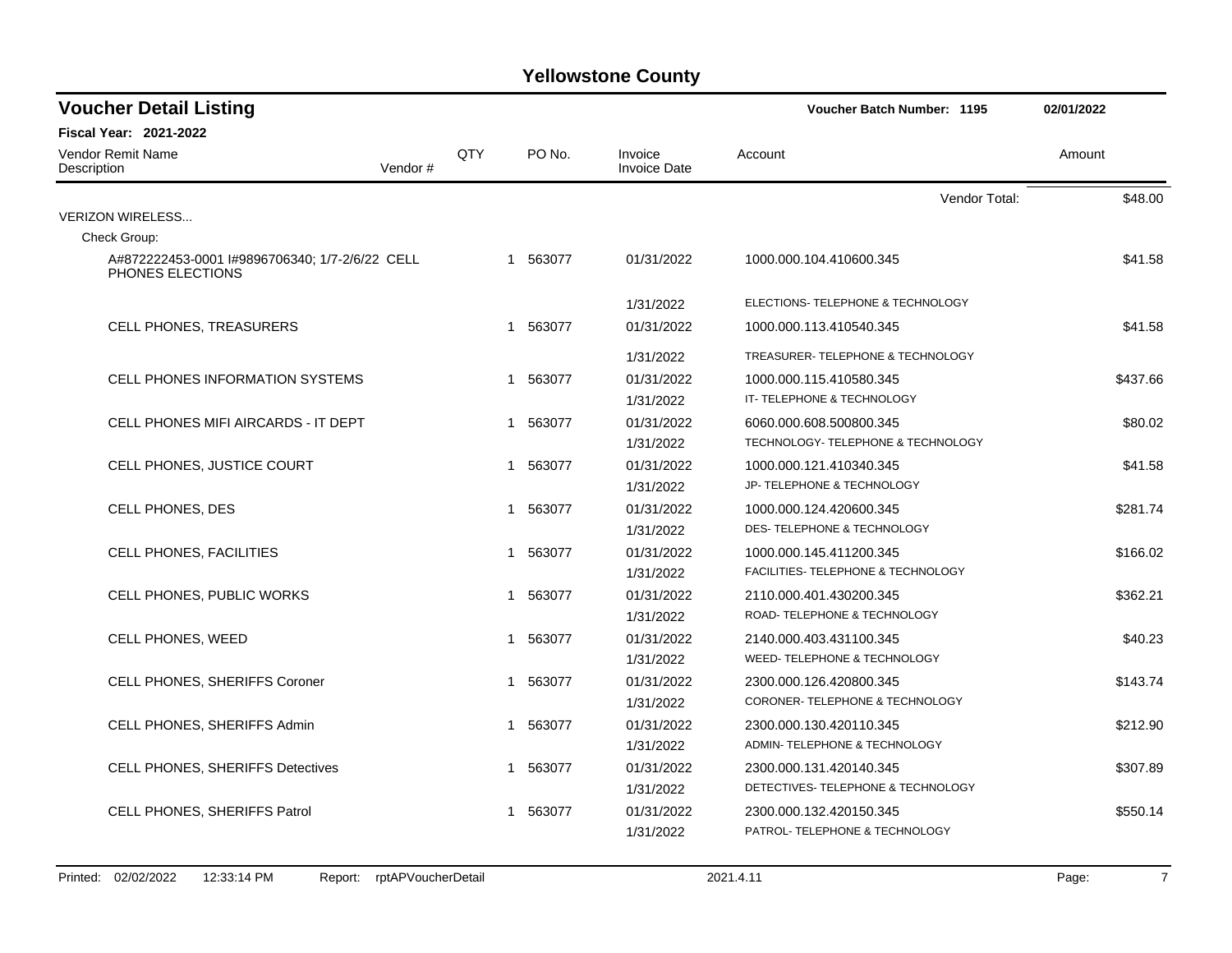| <b>Voucher Detail Listing</b>                 |                    |              |          |                                | <b>Voucher Batch Number: 1195</b>      | 02/01/2022 |
|-----------------------------------------------|--------------------|--------------|----------|--------------------------------|----------------------------------------|------------|
| <b>Fiscal Year: 2021-2022</b>                 |                    |              |          |                                |                                        |            |
| <b>Vendor Remit Name</b><br>Description       | Vendor #           | QTY          | PO No.   | Invoice<br><b>Invoice Date</b> | Account                                | Amount     |
| CELL PHONES, SHERIFFS Civil                   |                    |              | 1 563077 | 01/31/2022                     | 2300.000.133.420160.345                | \$100.57   |
|                                               |                    |              |          | 1/31/2022                      | CIVIL- TELEPHONE & TECHNOLOGY          |            |
| CELL PHONES, SHERIFFS Records                 |                    |              | 1 563077 | 01/31/2022                     | 2300.000.134.420170.345                | (\$14.94)  |
|                                               |                    |              |          | 1/31/2022                      | RECORDS- TELEPHONE & TECHNOLOGY        |            |
| CELL PHONES, SHERIFF Detention                |                    |              | 1 563077 | 01/31/2022                     | 2300.000.136.420200.345                | \$405.80   |
|                                               |                    |              |          | 1/31/2022                      | DETENTION- TELEPHONE & TECHNOLOGY      |            |
| CELL PHONES, SHERIFF Animal Control           |                    | -1           | 563077   | 01/31/2022                     | 2300.000.137.440600.345                | \$41.58    |
|                                               |                    |              |          | 1/31/2022                      | ANIMAL CONTROL- TELEPHONE & TECHNOLOGY |            |
| <b>CELL PHONES, ATTORNEYS</b>                 |                    | $\mathbf{1}$ | 563077   | 01/31/2022                     | 2301.000.122.411100.345                | \$286.35   |
|                                               |                    |              |          | 1/31/2022                      | ATTORNEY- TELEPHONE & TECHNOLOGY       |            |
| <b>CELL PHONES, ATTORNEYS VW</b>              |                    | $\mathbf 1$  | 563077   | 01/31/2022                     | 2915.000.279.420011.220                | \$332.64   |
|                                               |                    |              |          | 1/31/2022                      | VWP AT37/AT35- OPERATING SUPPLIES      |            |
| <b>CELL PHONES, Youth Services</b>            |                    | 1            | 563077   | 01/31/2022                     | 2399.000.235.420250.345                | \$41.58    |
|                                               |                    |              |          | 1/31/2022                      | YSC-TELEPHONE & TECHNOLOGY             |            |
| <b>CELL PHONES, Youth Services</b>            |                    | 1            | 563077   | 01/31/2022                     | 2399.000.235.420253.345                | \$83.16    |
|                                               |                    |              |          | 1/31/2022                      | FAMILY STABIL- TELEPHONE & TECHNOLOGY  |            |
| <b>CELL PHONES; METRA Admin</b>               |                    | 1            | 563077   | 01/31/2022                     | 5810.000.551.460442.345                | \$83.16    |
|                                               |                    |              |          | 1/31/2022                      | METRA ADMIN- PHONE & LONG DISTANCE     |            |
| <b>CELL PHONES: METRA Facilities</b>          |                    | 1            | 563077   | 01/31/2022                     | 5810.000.552.460442.345                | \$250.32   |
|                                               |                    |              |          | 1/31/2022                      | METRA FACILITIES- PHONE                |            |
| <b>CELL PHONES - METRA Concessions</b>        |                    |              | 1 563077 | 01/31/2022                     | 5810.000.553.460442.345                | \$114.74   |
|                                               |                    |              |          | 1/31/2022                      | METRA CONCESSIONS- PHONE               |            |
| <b>CELL PHONES-IT/GIS</b>                     |                    |              | 1 563077 | 01/31/2022                     | 6040.000.400.500300.345                | \$31.58    |
|                                               |                    |              |          | 1/31/2022                      | GIS- TELEPHONE & TECHNOLOGY            |            |
| SHERIFFS OFFICE MDT Transfered In             |                    |              | 1 563077 | 01/31/2022                     | 2300.000.132.420150.368                | \$40.01    |
|                                               |                    |              |          | 1/31/2022                      | PATROL- SOFTWARE/HARDWARE MAINT        |            |
|                                               |                    |              |          |                                | Check #: 507462                        |            |
|                                               |                    |              |          |                                | PO/InvoiceTotal:                       | \$4,503.84 |
|                                               |                    |              |          |                                | Vendor Total:                          | \$4,503.84 |
| YELLOWSTONE COUNTY NEWS<br>Check Group:       | 006690             |              |          |                                |                                        |            |
| Printed: 02/02/2022<br>12:33:14 PM<br>Report: | rptAPVoucherDetail |              |          |                                | 2021.4.11                              | 8<br>Page: |